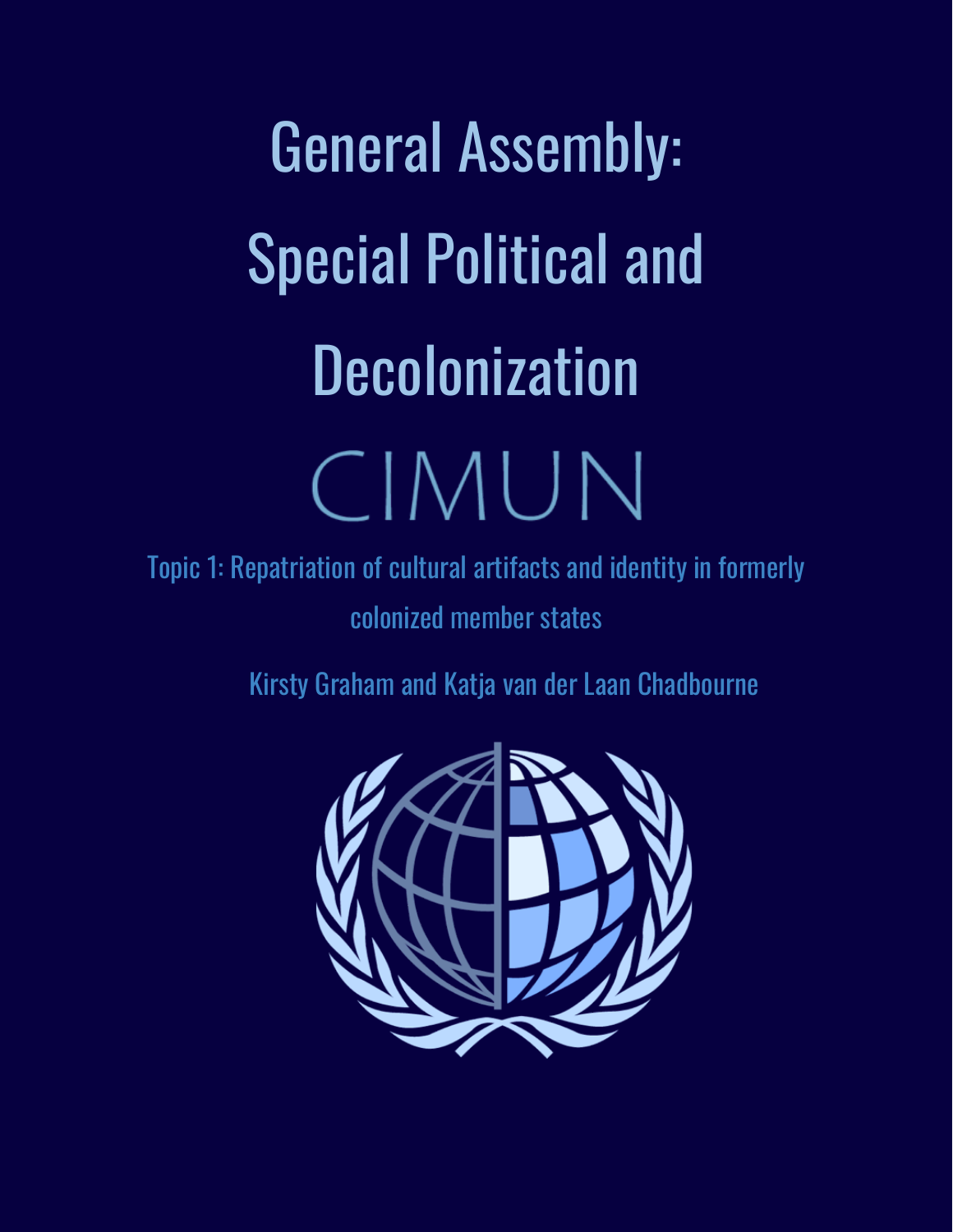#### Introduction

The idea of returning stolen items of cultural significance to their country of origin has been around since the times of the Romans. It was only in the 1950s when the extent of the issue after colonization and war crimes became apparent that serious discussion about the repatriation of stolen artifacts and art began. There are some legal precedents for demanding former colonial powers return cultural artifacts, but so far, the debate has mostly been more about the morality of retaining or returning these items. This is a fraught issue with museums and former colonial powers believing themselves to be the most suitable owners of appropriated artifacts and former colonies believing these artifacts to be their rightful property. This research report will explain the debate around the repatriation of cultural artifacts, explain the cultural significance of returning these items, and point to cases where items have been returned or requested to be returned.

# Key Terms

**Repatriation:** the restoring of an object or person to its country of origin.

**Cultural Artifacts:** items of historical and cultural significance. Many have been taken from former colonies by Western countries and are on display in their museums.

**Cultural Identity:** the aspects of life that make up a culture. These could be a particular language or dialect, dress, music, ceremonies, arts, and common values.

**Colonialism:** the domination and control of a group of people by another group, who are generally not from the area. Many Western powers claimed vast regions of the Americas, Africa, Asia, and Australia, creating large empires which increased their wealth considerably while oppressing the people under their control in the colonies. It is commonly associated with imperialism and racism.

**Indigenous People:** are distinct native ethnic groups who have historic claims to where they live because of centuries of inhabitation regardless of the current state controlling that region. They have long been the victims of colonialism and have lost many important objects to western museums.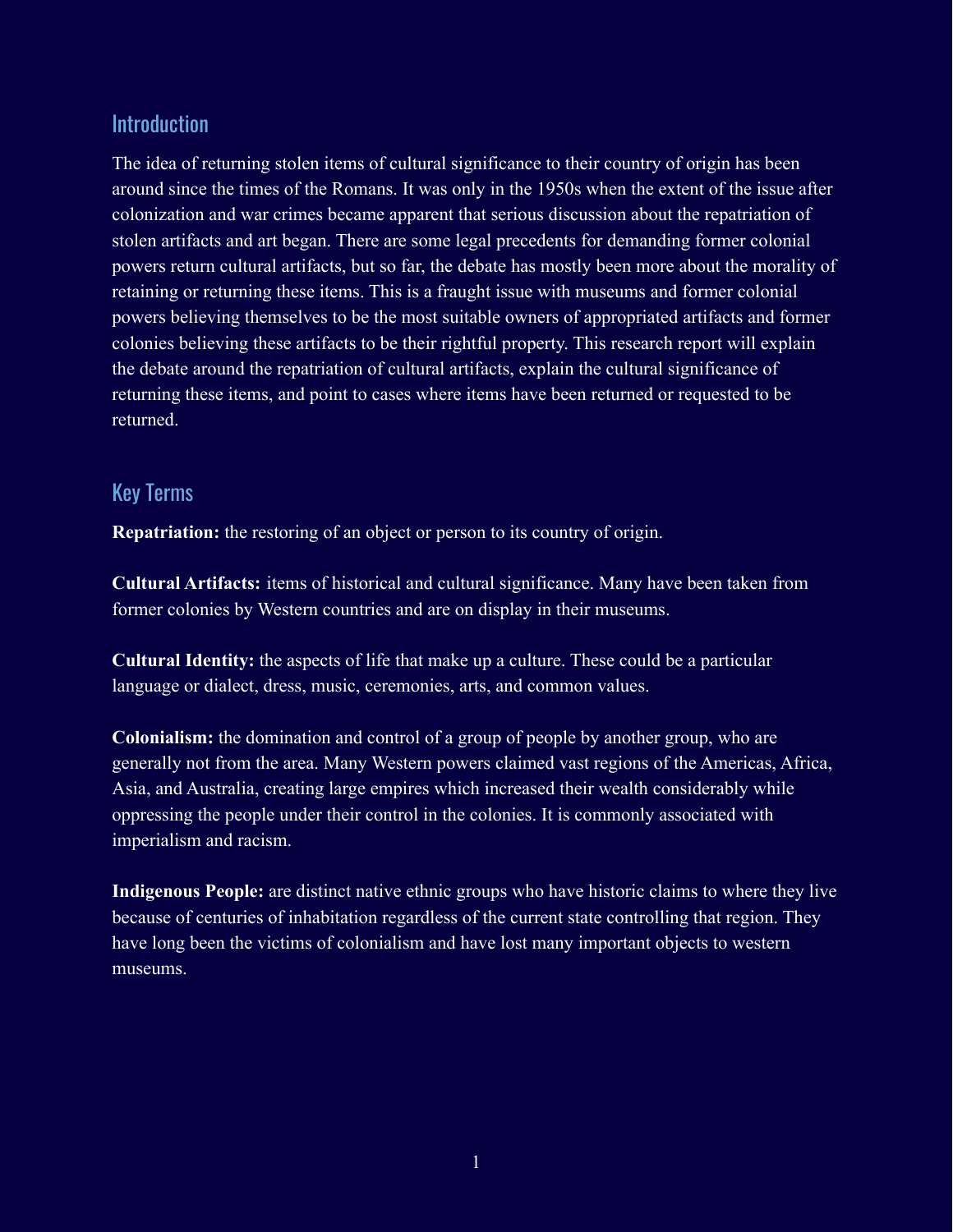## Background Information

Former colonies wanting their artifacts returned tend to predominantly take the moral high ground in the debate over what to do with what are effectively stolen cultural artifacts. They generally cover these key points:

It seems to follow basic property laws that stolen property should be returned to its former owners. If it is the case that the former colonists *did* take these items against the will of the residents, it is only logical that they should have to return them. This is a particularly strong point when the appropriated item is of great cultural significance in the place it originated.

Many on the side of repatriating appropriated items also argue that items from the same culture should be together. This is supported by the belief that items of cultural importance are critical to political and national identities. Because they are a point of national pride, they should belong to that nation.

Some believe that claiming to be the most suitable and trustworthy owners of these items is a continuation of the patronising colonial ideas that other nations are intrinsically inferior. It seems to be implied, if not explicitly stated, that the former colonies cannot be trusted to preserve and display these artifacts. There is, of course, the further complication of whether or not this is a legitimate concern. Many of the countries which wish to own their items of cultural significance again are stricken by poverty and war. As a result, it seems to be quite reasonable to say these artifacts are far safer where they are.

Finally, former colonies reclaiming their artifacts argue that attitudes and opinions on the ownership of artifacts have changed enough to counter the case museums have to present when objects were legally acquired. Many believe current attitudes to these issues should be reflected in museum collections and exhibitions. This is difficult because the majority of artifacts on display in museums were legally acquired, which detracts from the argument for repatriating cultural artifacts.

On the other side, it is often pointed out that museums would be rapidly emptied if they were required to return all non-native artifacts. Many also claim that museums with international collections are encyclopedic, and it is part of their job to display a wide range of objects in order to inform the public. Someone can learn about cultures and histories from all over the world by going to one museum. The point of museums is to educate, and preventing museums from sharing a wide range of artifacts would be preventing them from doing what they mean to accomplish. Separating items of different cultures makes it harder for people who cannot travel all over the world to learn about global cultures.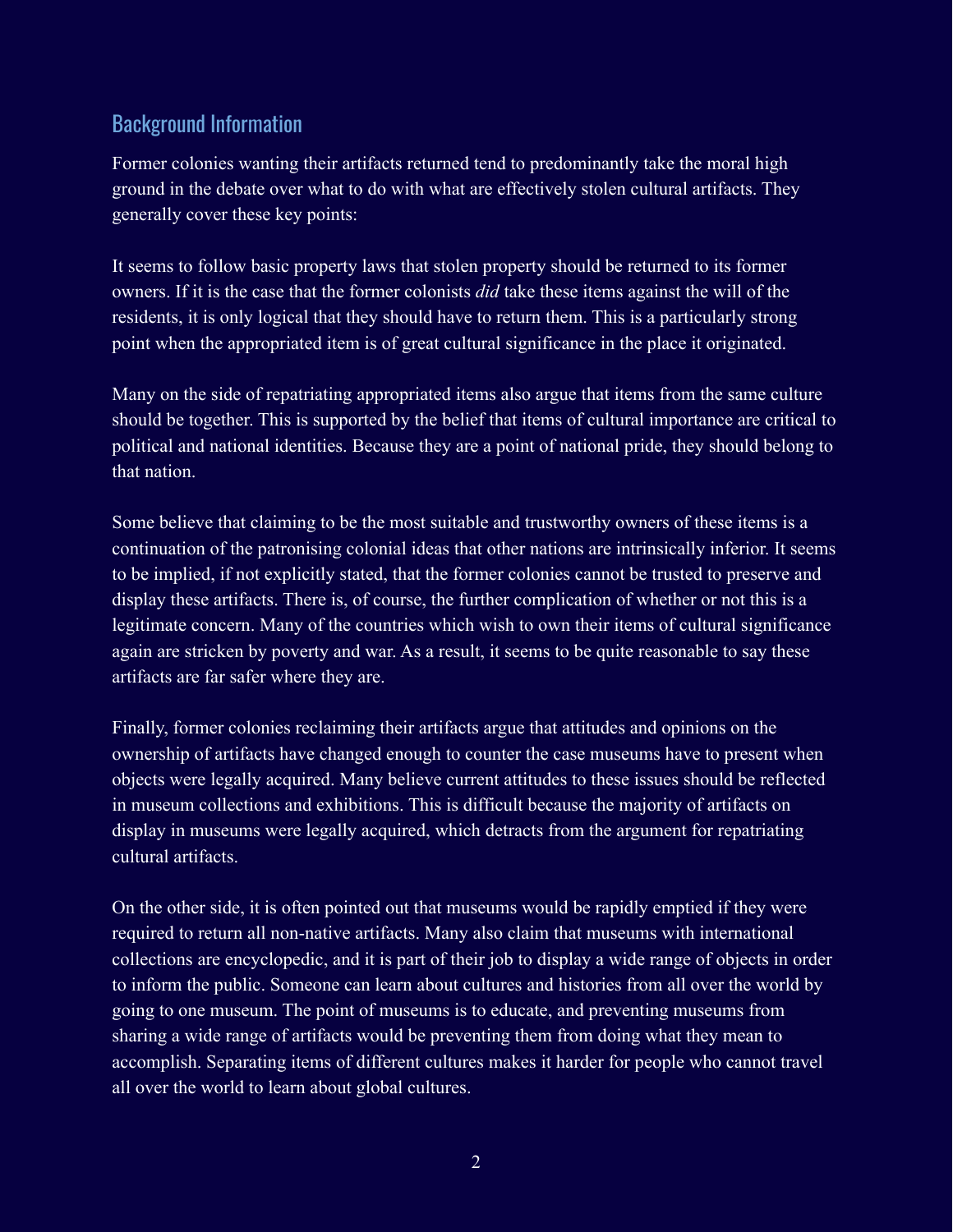Conversely, it has been pointed out that museums are limited in what they can do to preserve and express a culture. Displays about fallen empires do not continue the culture that has been lost. Most people will agree that culture is a living, active thing; museums are stationary, and objects of cultural importance are looked at through glass rather than used and appreciated in full. It is not a trivial point to make. Museums tend to have a feeling of the past and so cannot really be a continuation of the present. In addition to that, a number of indigenous tribes have seen the renewal of ceremonies after decades once ceremonial objects were returned.

When artifacts come from empires and societies long gone which once spread across several modern countries, there are difficulties over who should receive repatriated objects. For example, artifacts from the Roman empire, which spread over significant parts of Europe, would prove to be difficult when trying to return them to their native country.

Some of the most common claims for removed objects is if they have been illegally traded or stolen, especially during war. This itself poses problems because those making the claim must prove they have been taken illegally, and there are seldom records showing this. On the other hand, there have been a number of successful claims in the past decade. The National Gallery of Australia handed a bronze statue of the god Shiva to India in 2018. The Museum of Fine Arts in Boston returned a stolen Roman sculpture of Herakles to Turkey in 2011. In 2020, the Museum of the Bible in Washington D.C. sent almost 11,500 stolen objects back to Iraq and Egypt.

There are, then, some artifacts which were technically lawfully acquired but it is questionable as to whether that was genuinely permissible. Many indigenous groups find themselves in situations of significant unemployment and poverty. It is only natural that they should sell objects of value to places like museums who are interested in having them. In cases such as these, indigenous peoples have no case to make about these objects being illegally taken, but it cannot be said that they gave their full and legitimate consent for the artifacts to be taken.

Another common type of claim is for human remains. Colonial powers frequently took the burial remains from indigenous people in both the Americas, Australia, New Zealand, and parts of Africa. A famous example was in the Pacific Northwest after five tribes argued for the return of The Ancient One by asserting that they were an ancestor. However, the repatriation of these remains only actually happened after genetic testing proved their claim of being related to the remains correct.

Much of this debate centers around a desire to undo the damage done by colonization. Of course, returning stolen artifacts of cultural significance will not undo or repair any damage done, and it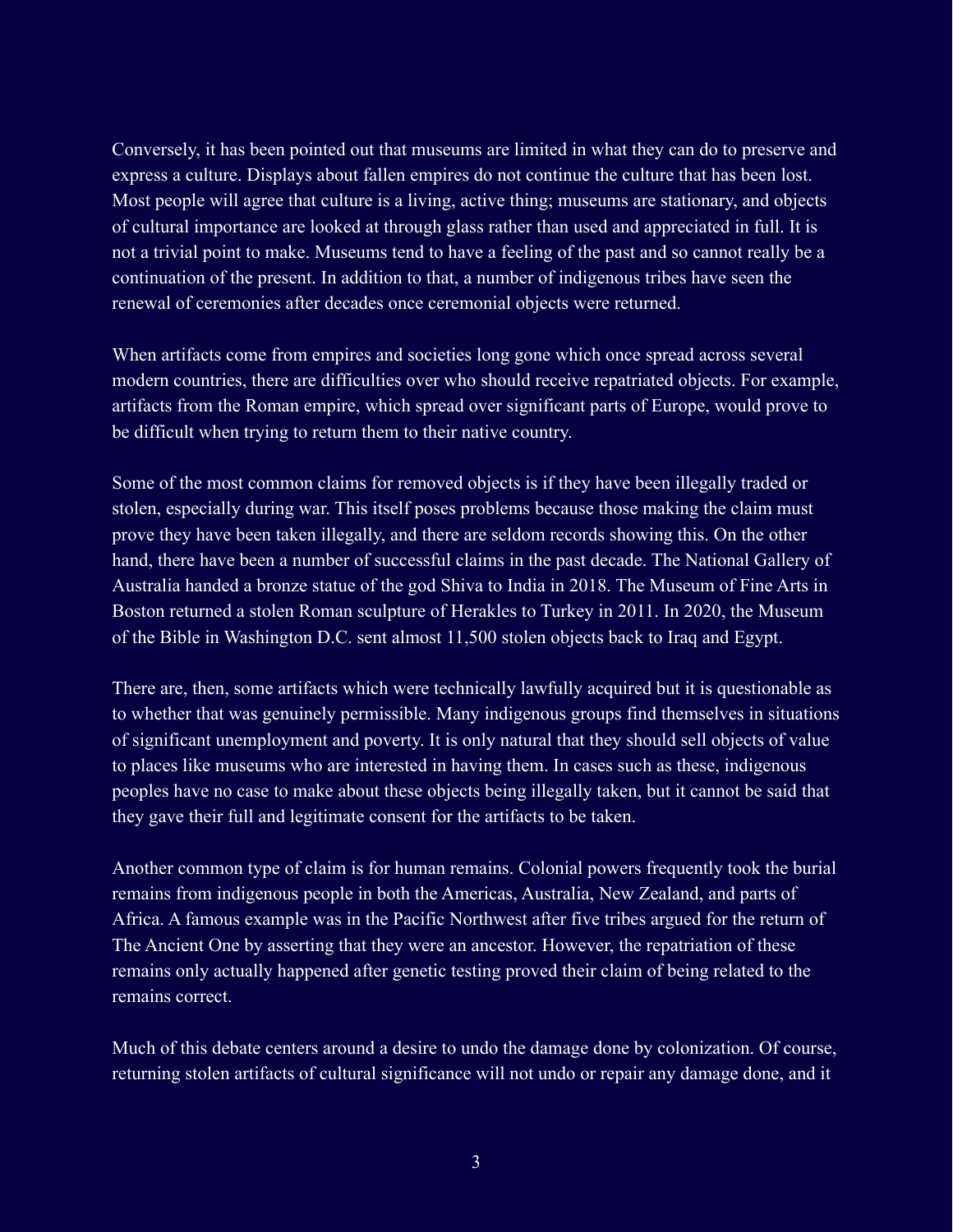cannot be guaranteed to be a benefit to former colonies. What it might do is revive local cultures and traditions that were in decline.

The repatriation of cultural identity will concern groups and countries where unique cultures are dying out. This might involve teaching local languages in schools, sustained efforts to encourage and facilitate forms of cultural art, or the use of traditional dress and objects.

#### Major Countries and Organizations Involved

**United Kingdom:** The UK has been notably quiet during discussions about what to do about stolen artifacts. Unlike France, Germany, and the Netherlands, the major British museums have not made significant efforts to return stolen objects in their possession.

**India:** Famously, the most contentious stolen cultural object has been the Koh-i-Noor diamond taken from India by the East India Company in 1849. Though India has wanted it back for a long time, it is now an important part of the British Crown Jewels, and consequently unlikely to be returned.

**United States:** The United States has a particular difficulty as many of their stolen or wrongly taken objects now in museums are from Native American tribes and cultures. Though they are in the same country, the Native Americans, for whom many of these objects of cultural significance are integral to their cultural identity, feel these artifacts have been illicitly taken from them. Australia and Canada face similar difficulties, though perhaps not to the same extent.

**The Netherlands:** An advisory committee to the government has recommended that all illegally acquired artifacts in Dutch museums must be returned to their rightful owners in their native countries.

## Relevant UN Resolutions and Reports

[https://www.un.org/ga/search/view\\_doc.asp?symbol=A/67/L.34](https://www.un.org/ga/search/view_doc.asp?symbol=A/67/L.34) General Assembly - adopted on 5 December, 2012

[https://www.un.org/en/ga/search/view\\_doc.asp?symbol=A/RES/70/76](https://www.un.org/en/ga/search/view_doc.asp?symbol=A/RES/70/76) General Assembly - adopted on 5 December, 2015

[https://undocs.org/S/RES/2347\(2017\)](https://undocs.org/S/RES/2347(2017)) Security Council - adopted on 24 March, 2017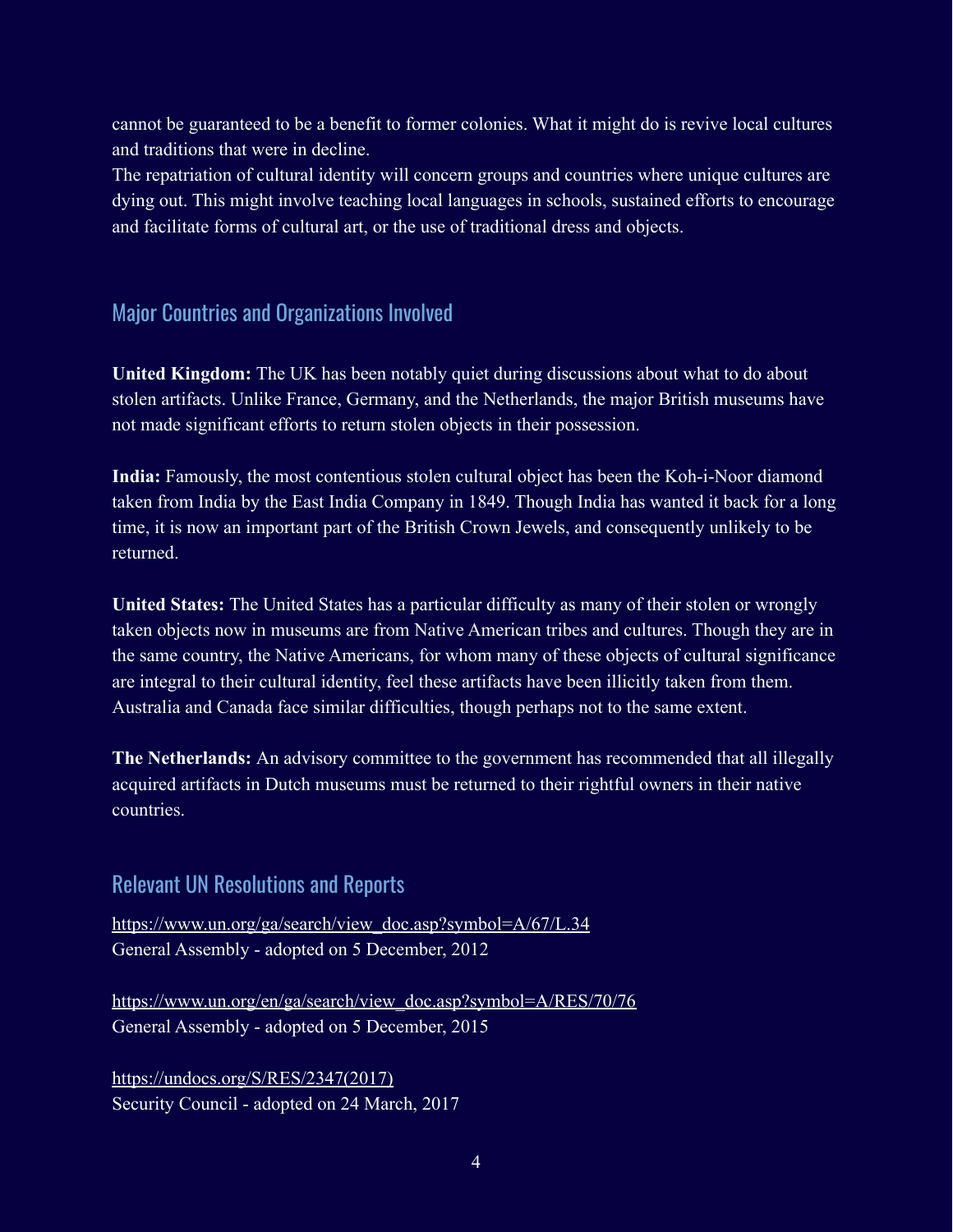More resolutions can be found at:

[http://www.unesco.org/new/en/culture/themes/restitution-of-cultural-property/resolutions-adopte](http://www.unesco.org/new/en/culture/themes/restitution-of-cultural-property/resolutions-adopted-by-the-united-nations-general-assembly-about-return-and-restitution-of-cultural-property/) [d-by-the-united-nations-general-assembly-about-return-and-restitution-of-cultural-property/](http://www.unesco.org/new/en/culture/themes/restitution-of-cultural-property/resolutions-adopted-by-the-united-nations-general-assembly-about-return-and-restitution-of-cultural-property/)

## Previous Attempts at Resolving This Issue

As mentioned above, a number of major museums have made significant moves towards returning stolen or looted artifacts of cultural significance to their nation of origin. Human remains have quite often been returned to their original resting place after locals and countries have demanded them back. However, most of these moves have been of the museums' own initiative rather than a part of an international move to restore illicitly acquired artifacts to their rightful owners.

There are legal obligations to return illegally acquired objects (again, there are details of this above). Article 12 of the UNDRIP emphasises the right of Indigenous Peoples to reclaim removed human remains. It also asserts that they are entitled to have control and use of ceremonial objects. This implies they have grounds for reclaiming such objects currently in the possession of museums.

# Possible Solutions

Delegates will have to consider whether it is important or necessary to have all stolen objects returned to their native country. An agreement could be reached so that museums can have the chance to legally own illegally acquired artifacts. A loan system where museums can have these artifacts on display but the country or group where they come from will actually own them could be another system.

The purpose and role of museums will have to be reevaluated. Must they only reflect the culture and history of their own country, or is it still important for them to have a wide range of artifacts for more general education of the public? Do we have a duty to ensure old and perhaps delicate artifacts are in the best care possible, or is the principal concern for them to go to their rightful owners?

The establishment of an independent group to assess each case and determine the best outcome may be advisable if there are going to be a number of fraught cases where both sides are